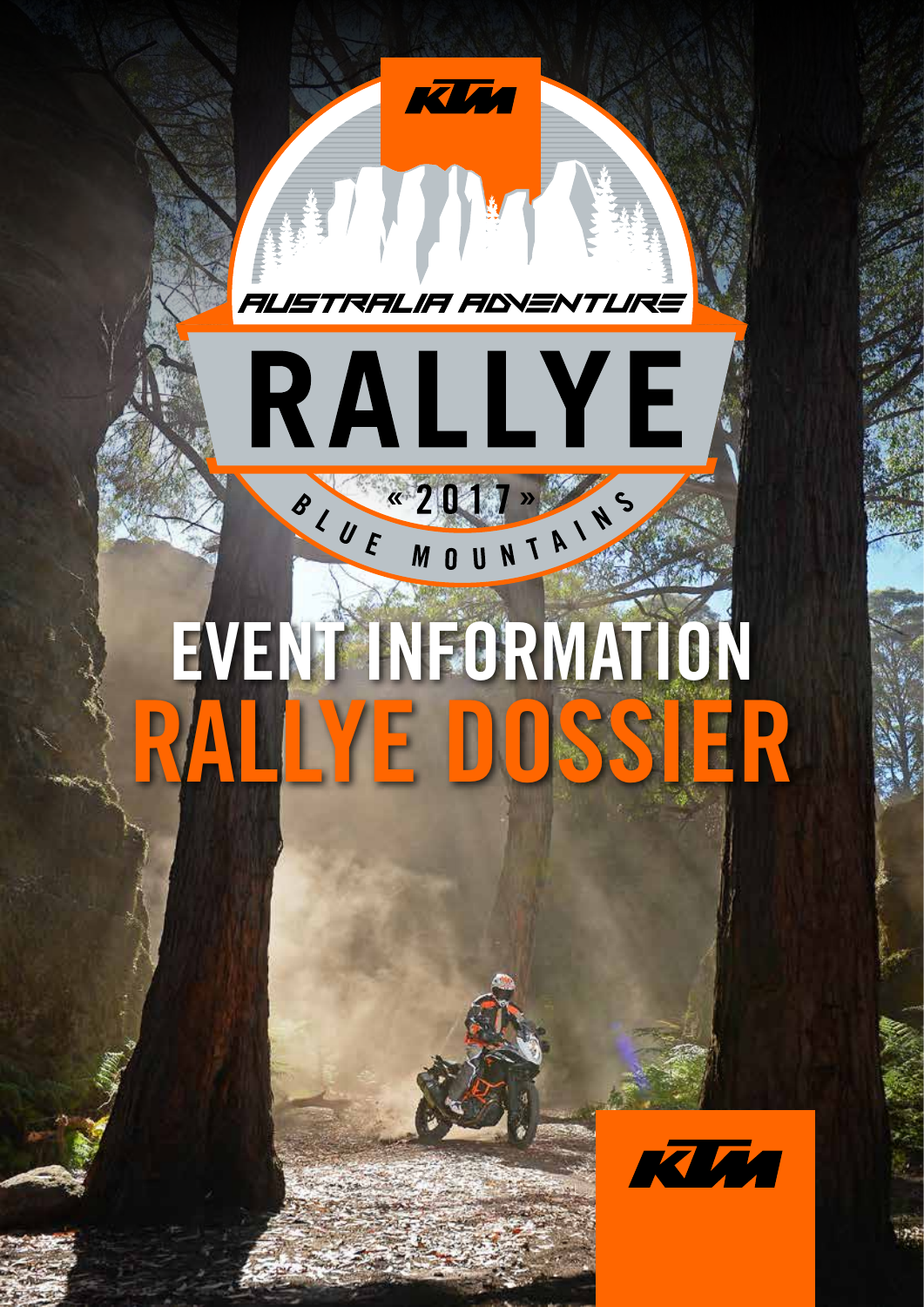

### WHAT THE RALLYE IS ALL ABOUT »

Are you Ready for Adventure? KTM Australia is proud to announce our second annual KTM Australia Adventure Rallye: Blue Mountains 2017!

Open to Orange Adventure Riders with the following eligible KTM bikes: 640, 690, 950, 990, 1050, 1190, 1190R & 1290 SA models. The Rallye is tailored to suit all rider abilities, from first year Adventure riders up to seasoned Adventure pros.

For 2017, the route will start in the iconic Blue Mountains before heading up into the Central West and New England, before hitting the Upper Hunter Valley and returning to the Blue Mountains. A diverse and exciting route awaits riders, with classic Australian overnight destinations full of character.

Designed with the V-TWIN KTM Adventure range in mind, as well as the variety of rider abilities, the route will include a mix of twisty bitumen sealed roads, gravel roads and forest tracks, all surrounded by spectacular scenery. Just like inaugural 2016 KTM Rallye, we will have breakout routes each day that will present some challenges for even the most hardened adventure riders. Based on feedback from the 2016 KTM Rallye we know many of you liked the mix of tracks so expect more of the same.

The KTM Australia Adventure Rallye is about offering a great experience to all Orange adventure riders bring old friends or make new ones, in the spirit of adventure riding, the Rallye is about getting back to the basics! Read on for more . . .

#### 2016 KTM AUSTRALIA ADVENTURE RALLYE »

Not quite sure what this event is all about . . . check out our recap video from our inaugural KTM Australia Adventure Rallye, which was held in the Snowy Mountains in March 2016.

### **[CLICK HERE TO WATCH 2016 EVENT VIDEO](https://youtu.be/BqhrILMTEuI)**



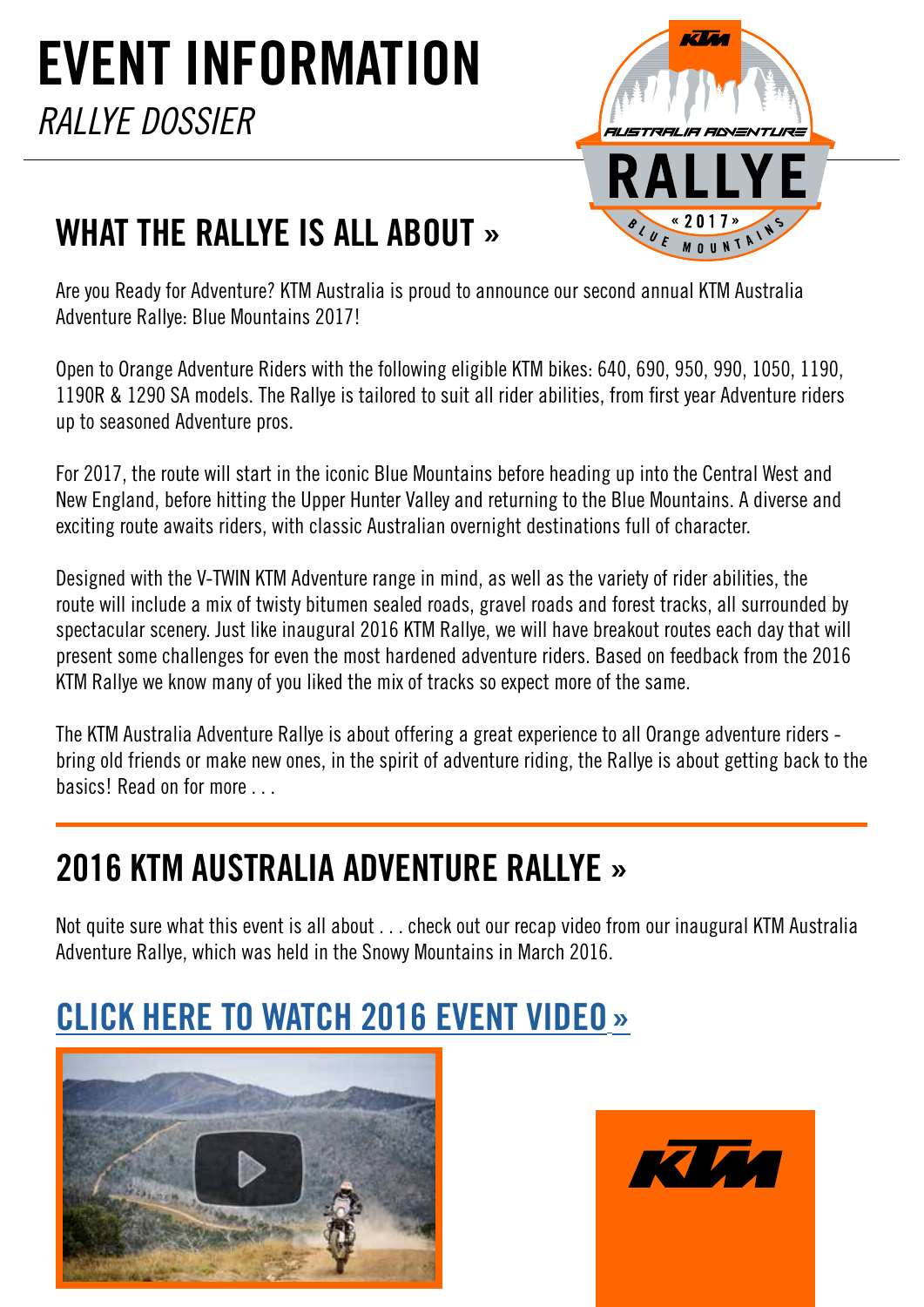# FAST FACTS »



#### *What's included . . .*

- 5-Days, 1500km adventure riding
- Lead Riders, Course Markers & GPS Files
- Luggage Support
- Tyre Support Assistance
- Medic & Tech Support
- Backup Vehicle & Sweep Support
- Dinner included every night
- KTM Goody Bag T-Shirt, Sticker & More
- Event DVD, featuring all the highlights
- Event Photographer
- Ride with KTM Pro Riders & Special Guests!

#### *RALLYE FEE:*

- \$895 per rider, includes everything above
- Accommodation not included

#### *Dates . . .*

- SIGN ON & REGISTRATION : Sunday, March 5th 2017
- RALLYE: Monday, March 6th 2017 Friday, March 10th 2017

#### *Destinations . . .*

- Registration & Welcome Dinner // Night 1 Wisemans Ferry
- Day 1 // Night 2 Jenolan Caves
- Day 2 // Night 3 Dashville (Lower Belford)
- Day 3 // Night 4 Walcha
- Day 4 // Night 5 Riverwood Downs (Dungog)
- END Day 5 // Night 6 Wisemans Ferry

#### *Must have . . .*

- KTM Adventure Motorcycle, road registered
- Comprehensive motorcycle insurance
- Full motorcycle license
- Knobby Tyres
- Minimum 250km Fuel Range

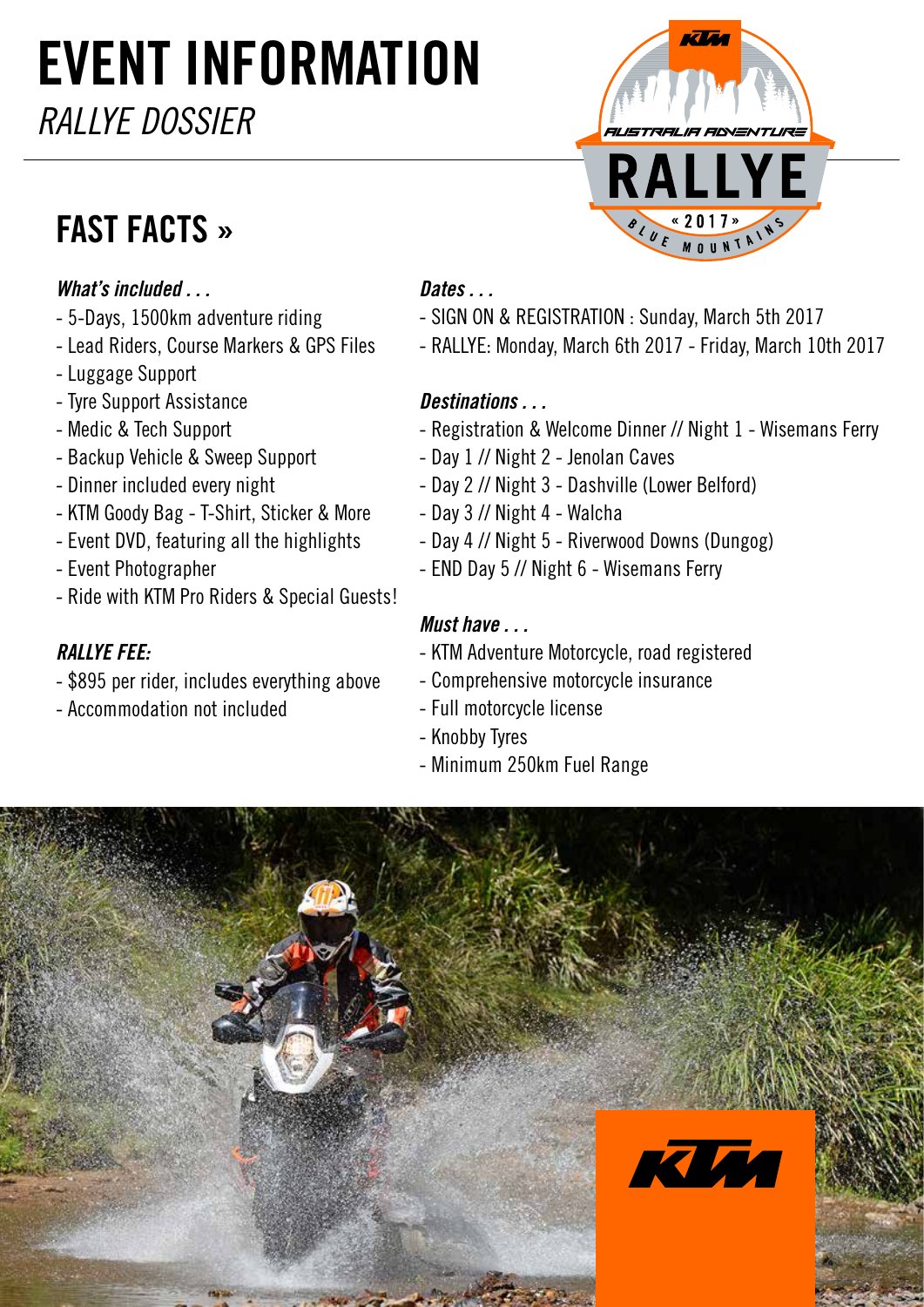

### THE ROUTE »

Starting and finishing at Wisemans Ferry, NSW, the route will traverse between 250km to 300km per day, starting in the foothills of the iconic Blue Mountains, before hitting some of the best trails NSW has to offer in Sunny Corner, Jenolan, Wollemi National Park, Kanangra-Boyd, Nundle, Nowendoc and Barrington Tops - just to name a few!

The route is planned to highlight the incredible landscapes of the region but more than that we know that great off-road riding is what you want so we will be seeking out some sneaky tracks to test your skills and reward those that dare take the Breakout Routes.

One minute you'll be picking your way through dense forest canopy using the lowest gears in your transmission, the next you will have your KTM wide open on sweeping gravel roads torturing your tyres. The riding terrain will feature rocks, hills, creek crossings and causeways, gates to open, cow pats to dodge and everything else that makes for a great adventure ride.

Overnight destinations include Wisemans Ferry, the picturesque Jenolan Caves, a country-style venue called Dashville (near Lower Belford), the unique town of Walcha and a great resort venue just outside of Dungog named Riverwood Downs. A great mix of gravel roads, dirt forest tracks and amazing bitumen will allow orange riders the chance to fully experience not only the amazing scenery in these locations, but also what their KTM adventure bike is capable of.

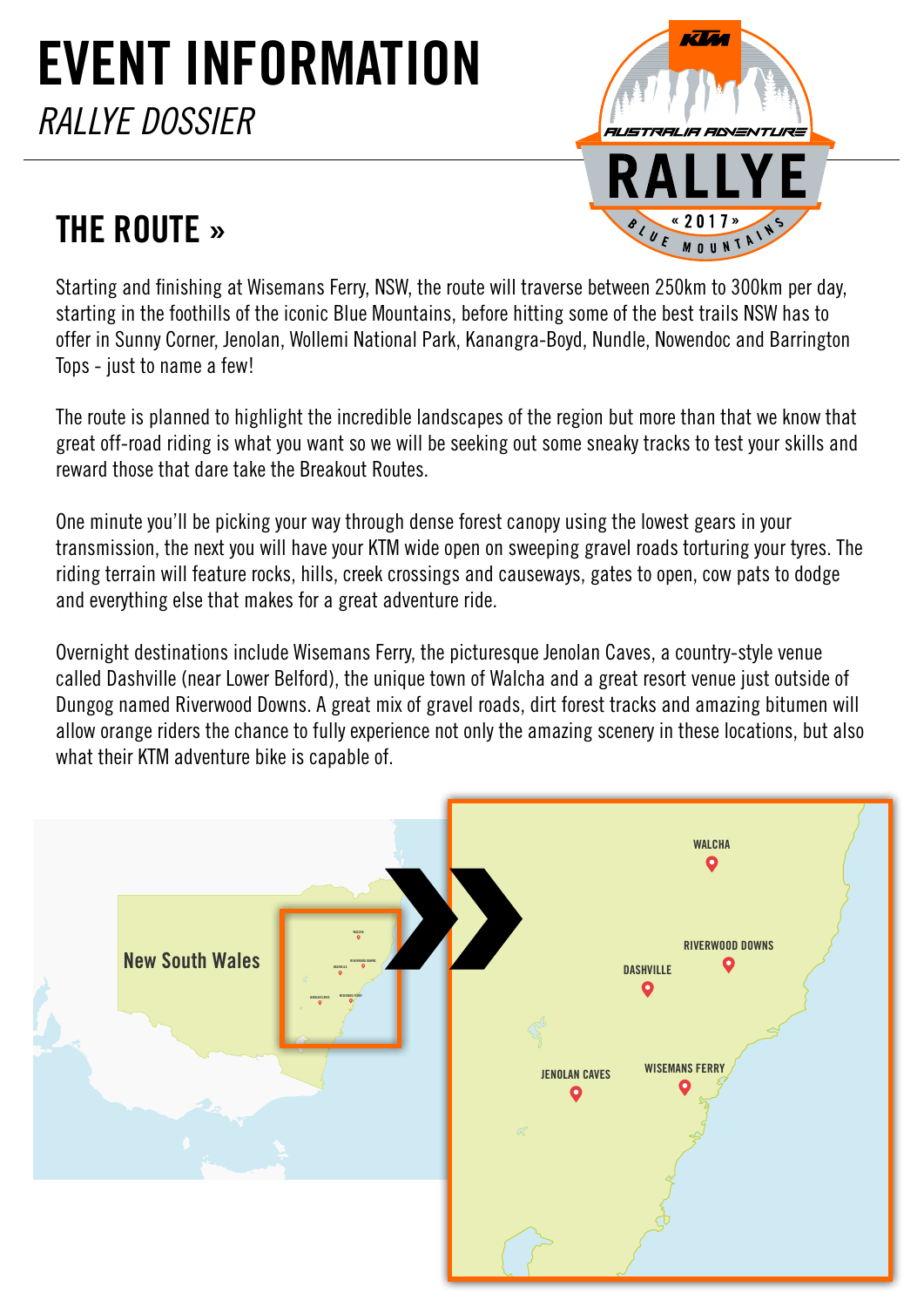

#### NAVIGATION INFORMATION »

The Rallye is tailored to suit all rider abilities, from first year Adventure riders to seasoned Adventure pros In order to cater for all riders ranging in ability level, each day's course can be traversed in your own time, at your own pace.

Two lead riders will head out each morning at 7am to arrow mark the route. A detailed route sheet will be supplied at the daily rider briefings, as well as GPS files made available prior to the Rallye for those with a GPS. Riders are then free to leave after 8.00am each morning, in their own time and on their own agenda. There will be Points of Interest on each days route sheet, so riders can stop and enjoy these along the way, as well as suggested breakfast and lunch stops.

Breakout Routes will also be available for those wishing to tackle a more advanced section each day. These will be ADVANCED routes and therefore should not be taken unless you feel you are capable and meet the Breakout Route requirements, which will be outlined in the Registered Rider Dossiers, which all registered riders receive.

### RALLYE SUPPORT »

LUGGAGE SUPPORT. Every rider will be allowed to place one bag (roll-bag or pack) in the KTM Luggage Truck.

**TECH SUPPORT.** We will have KTM Australia mechanics available to assist with any issues that may arise that you cannot fix yourselves.

TYRE SUPPORT. We will have a Tyre Support available from Tyres 4 Bikes. For those who wish to get a new tyre or tyres fitted before the Rallye or during the Rallye. Pre-bookings are essential!

GENUINE PARTS SUPPORT. All riders are advised to bring spare parts along, however due to unforeseen circumstances that may arise when adventure riding, we will have Genuine KTM Spare Parts available for riders to purchase throughout the Rallye.

MEDIC SUPPORT. We will have a Medic Support staff member on the Rallye.

More information on all the provided support will be given to those who register for the event in the form of a REGISTERED RIDER DOSSIER.

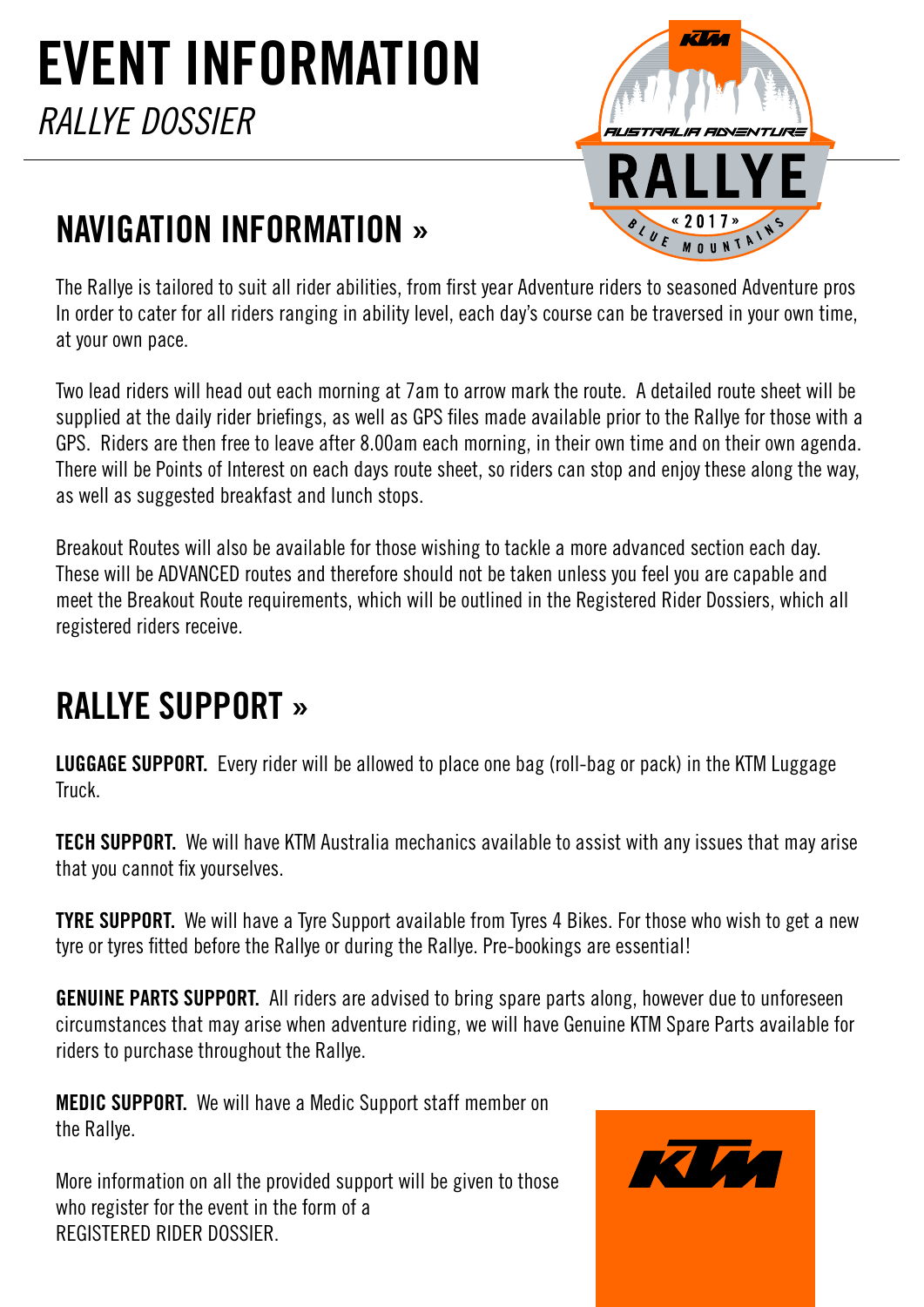

### RALLYE ITINERARY »

| Sunday, March 5th 2017   | From 2.00pm » Rider Registration<br>Del Rio Riverside Resort, Wisemans Ferry<br>6.00pm » Welcome Dinner and Riders Briefing               |
|--------------------------|-------------------------------------------------------------------------------------------------------------------------------------------|
| Monday, March 6th 2017   | After 8.00am » Day 1 Start Time<br>After 4.00pm » Arrive at JENOLAN CAVES<br>6.30pm » Nightly Riders Briefing & Dinner                    |
| Tuesday, March 7th 2017  | After 8.00am » Day 2 Start Time<br>After 4.00pm » Arrive at DASHVILLE (near Lower Belford)<br>6.30pm » Nightly Riders Briefing & Dinner   |
|                          | Wednesday, March 8th 2017 After 8.00am » Day 3 Start Time<br>After 4.00pm » Arrive at WALCHA<br>6.30pm » Nightly Riders Briefing & Dinner |
| Thursday, March 9th 2017 | After 8.00am » Day 4 Start Time<br>After 4.00pm » Arrive at RIVERWOOD DOWNS (outside Dungog)<br>6.30pm » Nightly Riders Briefing & Dinner |
| Friday, March 10th 2017  | After 8.00am » Day 5 Start Time<br>After 4.00pm » Arrive at WISEMANS FERRY<br>6.30pm » Wrap-Up Dinner, Videos, Awards Presentation        |
|                          |                                                                                                                                           |

Saturday, March 11th 2017 AM » Riders make their way home!

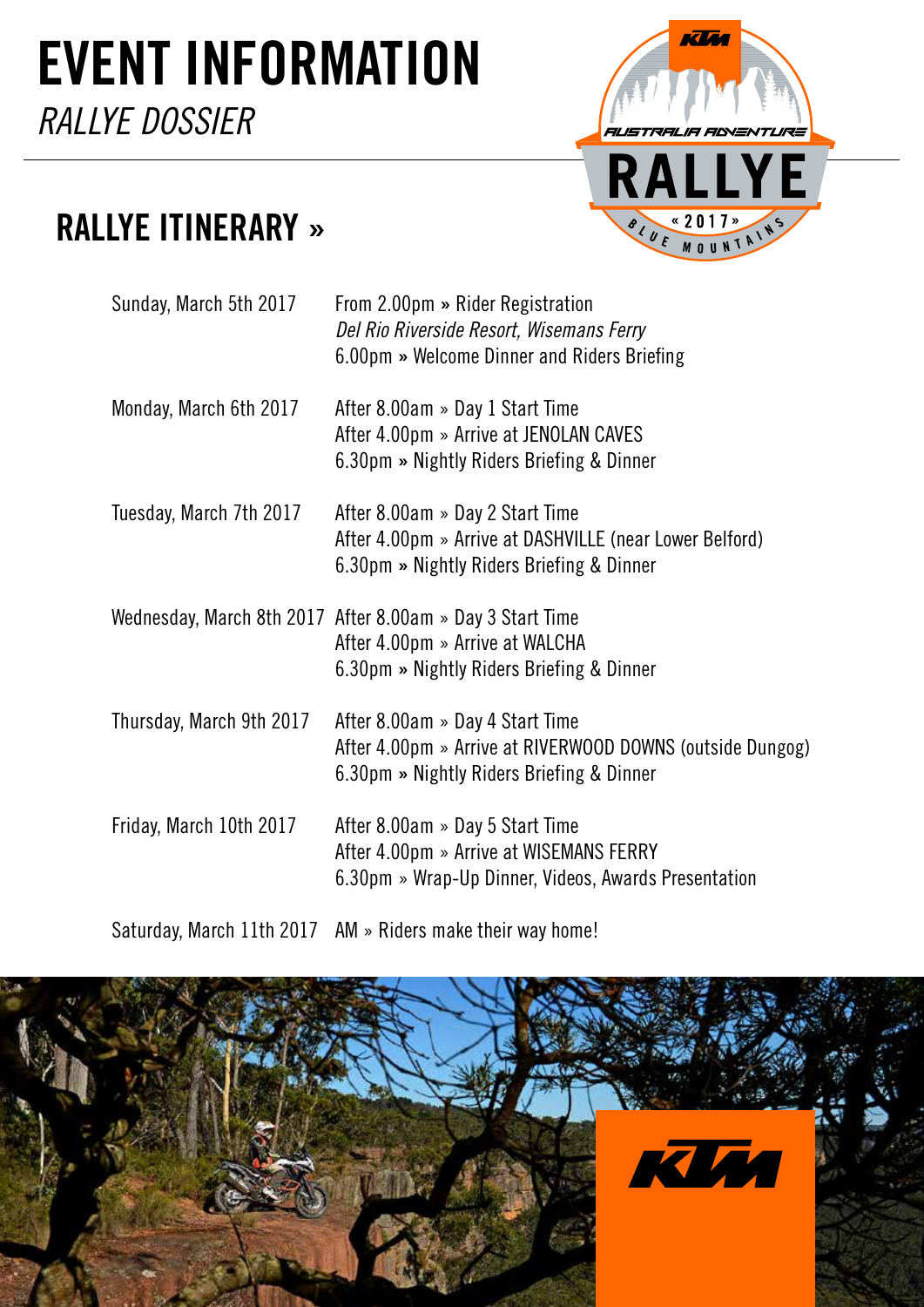

### ACCOMMODATION & DINNERS »

It will be up to you, the rider, to book your preferred overnight accommodation. Once you register, you will receive a REGISTERED RIDER DOSSIER which will outline all the suggested accommodation venues and where the nightly Riders Briefing and Dinners will take place, which we call the "Bivouac". Our overnight destinations might be a little more accommodating than the actual Bivouac at the Dakar though!

SHARE ACCOMMODATION / CAMPING. In order to traverse the best tracks in the area, some of our overnight destinations are small towns or single venues that can cater for large groups like us. This means you may have to share accommodation to ensure everyone fits!! Camping will also be available at most of our stops (except Jenolan Caves), therefore we encourage those riders who wish to camp to do so. Also - - Accommodation will be on a first come first serve basis, so once you have registered and receive your Registered Rider Dossier outlining the accommodation options, best to book in quickly! Otherwise you may be camping whether you want to or not.

BIVOUAC. Each night we will have one particular location as the Bivouac. This is where the nightly riders briefing will take place, plus the recommended dinner destination and general social revelry. The suggested accommodation locations are all within walking distance of the Bivouac every night.

DINNERS. Are included in the Rallye price every night! From the Welcome Dinner on Sunday night, until the Wrap-Up Dinner on Friday. So after a long day on the bike, you don't need to worry about having to hunt down some chow - we've got it sorted for you.







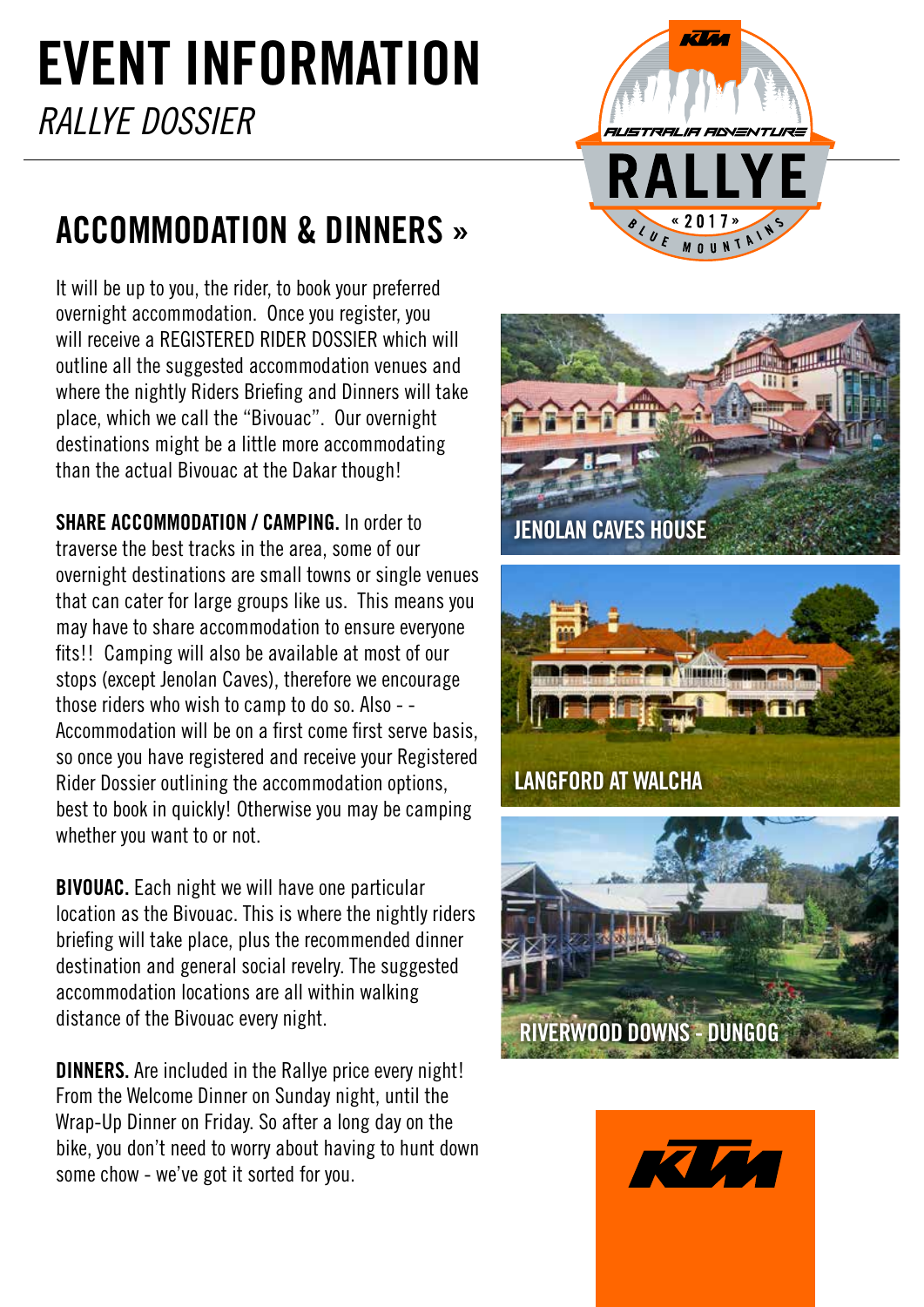

### KTM ADVENTURE TRAINING SERIES »

To help you get ready for the KTM Australia Adventure Rallye, we are running a 3-part Adventure Training Series in January and February 2017.

- » VIC Friday, Jan 20th & Saturday, Jan 21st
- » NSW Friday, Feb 3rd & Saturday, Feb 4th
- » QLD Friday, Feb 10th & Saturday, Feb 11th

The KTM Australia Adventure Training Series will offer riders the rare and unique opportunity of learning adventure riding skills from coaches CHRIS BIRCH and NICK SELLECK!

#### COURSES INCLUDE;

- » 2 Full Days, including training on: Rider skills, bike setup, GPS navigation and much more (plus a 1/2 day Adventure ride to test you your new skills)
- » Lunch (both days)
- » Twin-share overnight accommodation
- » Dinner (Friday night)
- » Breakfast (Saturday morning)
- » KTM Goody Bag (T-Shirt & more)

Cost: \$695.00 per rider

What you need: KTM Adventure motorcycle & knobby tyres! Space is LIMITED to 20 riders per course.

#### REGISTRATIONS OPEN » OCTOBER 2016! SIGN UP @ WWW.RIDEKTM.COM.AU